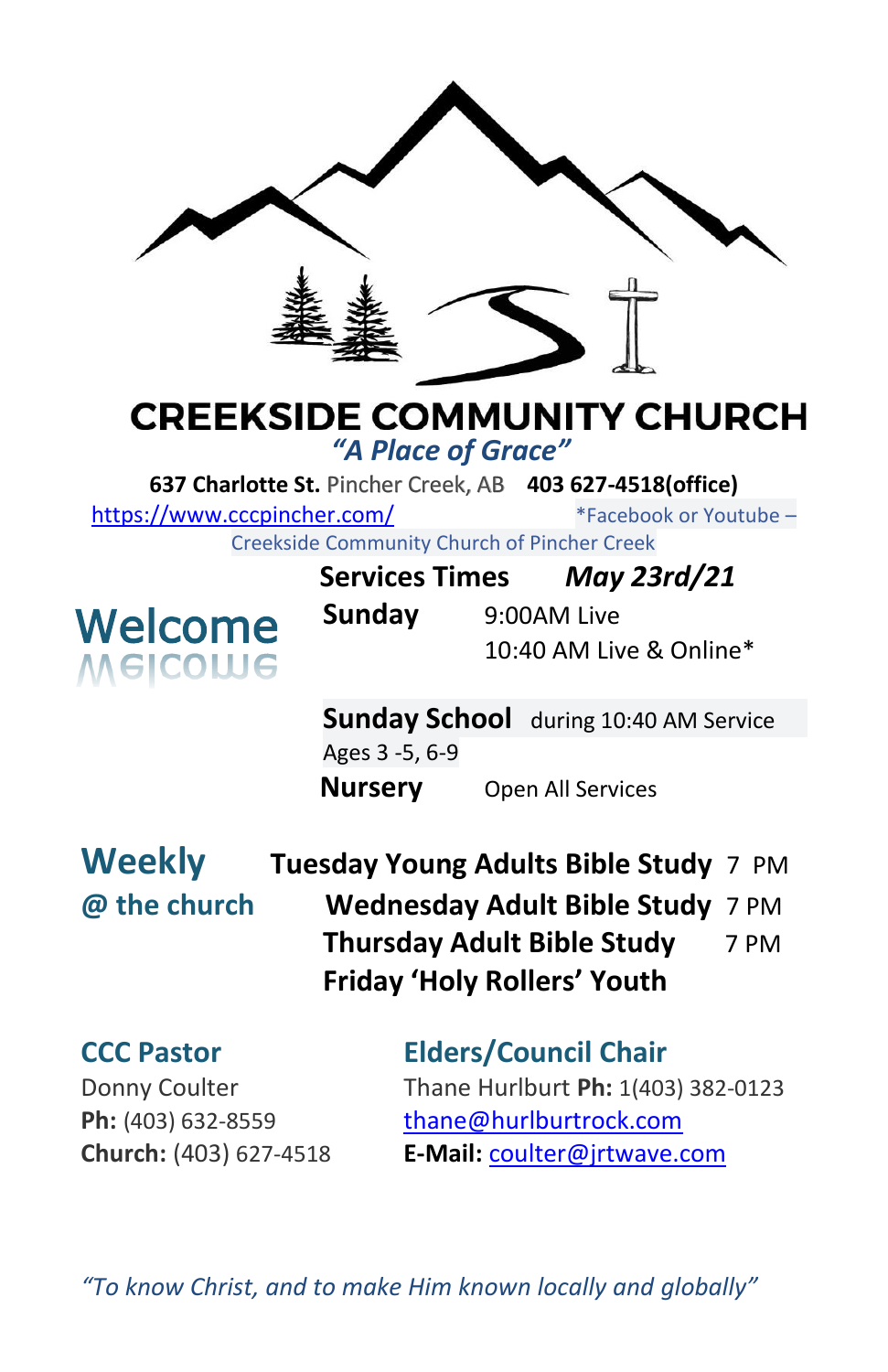## **Ministries & Outreach**

**Community** Joy Hurlburt *Deacon of Congregational Care 403 330-5399*, [joy@hurlburtrock.com](mailto:joy@hurlburtrock.com) **Missions** [sherryakitt@gmail.com](mailto:sherryakitt@gmail.com) **Prayer Needs** Pastor Donny **Youth Ministry 'Holy Rollers' Youth** Lachlan Terpstra Chelsea & Eli Barton **Ph: 403-339-0879 Ph: 403-795-2733**

**Today's Worship Service**

**Welcome and Announcements** Pastor Donny & Thane *Covid 19 mandated attendance allowances (33 people), wearing of masks, physical distancing of two metres, entry main doors, exit north door – all still being adhered to for each service*

| Worship through Music Led by Dana, Dawna |                    |
|------------------------------------------|--------------------|
| In the Secret                            | <b>Fires</b>       |
| Nothing Without You                      | My Chains are Gone |

#### **Today's Prayer and Praise –**

- *pray for Dave Fehr waiting for surgery on his leg & his family, as they deal with the disappointment of the third cancellation of this special prosthetic implant to give him improved mobility*
- *Pray that we as a church family will uphold our covenant with our new members, Steve and Nancy Young and their three teenagers - to love each other, grow, hurt, serve together*
- *Pray for Qwynn and his mom, and that we would love them as Christ has loved us*
- *Pray that lockdown restrictions can soon be lifted, pray for school students and teachers, and for small business owners in our community*

**Offerings Options - box** on back table, **Mail** - CCC Box 757, Pincher Creek T0K 2J0. **Auto-debit** or **e-transfer** – [ccctreasurer20@gmail.com](mailto:ccctreasurer20@gmail.com) **Benevolent offering** - box also on back table or add to your auto debit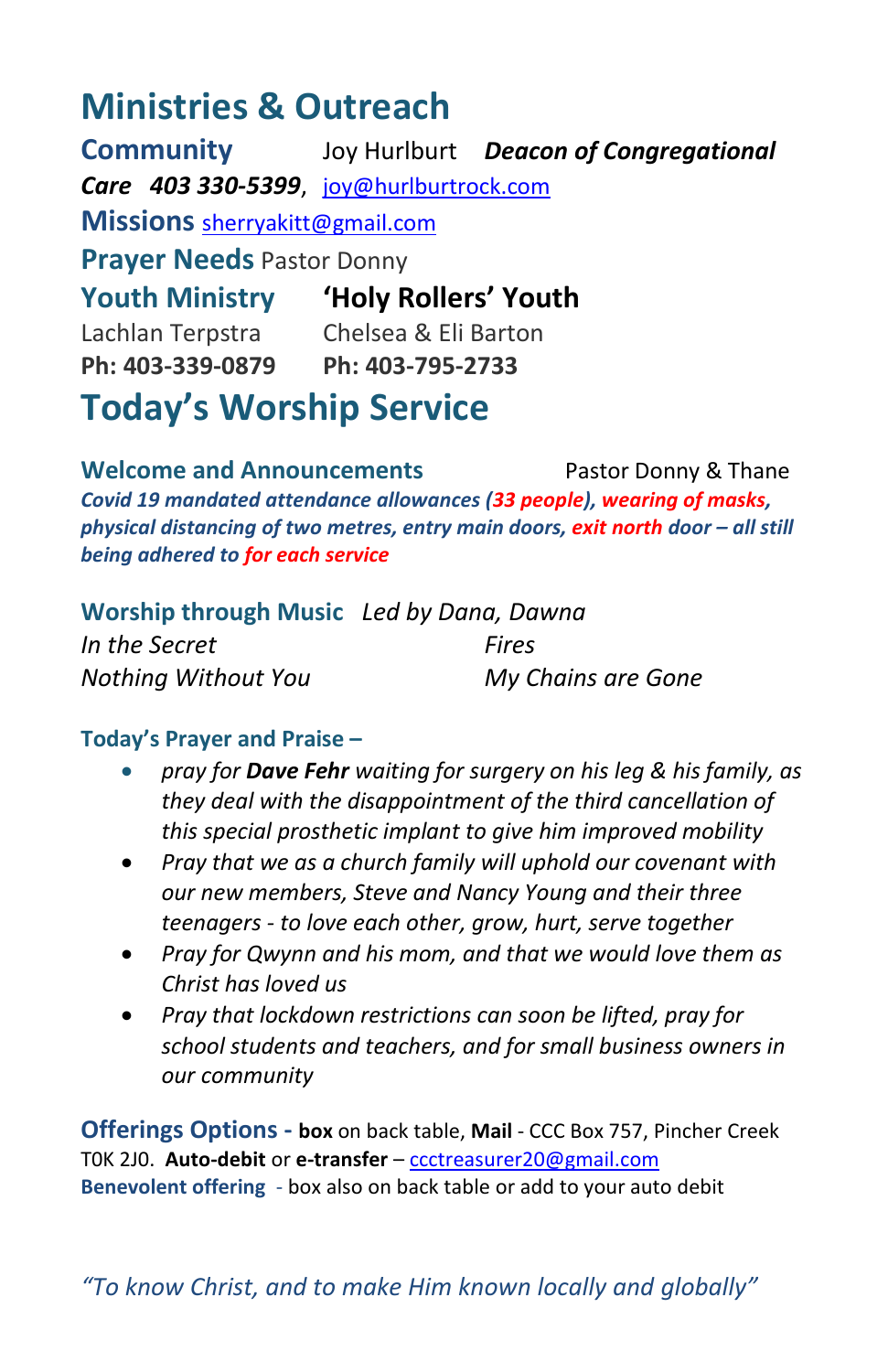### **Today's Message Notes . . .**

#### **Exodus 34:1-9; 28-30 Worship and Shine!**

What comes in our mind when we think about God is the most important thing about us. We have been saying "Behold our God". What do we mean? Why do we want to do this? Simply put, the way we see God has a profound effect on everything we are and everything we do. Out of this proper view comes our 1) Theology 2) Gospel 3) Practical Christian living

#### **Observation #6** – **Moses experience of God's glory resulted in a posture of Worship**

Worship – he bowed down but he did not stay there.

#### **WARNING:** Idolatry??

- In our worship there is a time to physically posture ourselves to participate
	- -Matt 28:8,9; Revelation 4:10; 5:8,14; 7:11
- Mostly it is more a posture of the heart -Matthew 14:22-33
- Our worship is formed of a life lived in godliness -Romans 12:1,2
- In that place of worship Moses said 3 things: Exodus 34:9
	- 1. Go with and lead among us
	- 2. An admission of a rebellious heart that lies within and the constant need for forgiveness
	- 3. Don't just come along take as your inheritance/possession

#### **Observation #7 – Exodus 34:29,30 - Moses' experience with the revelation of God resulted in a obvious visible change in his countenance.**

- The point here for you and I is that we ought to be so possessed occupied - by God, so filled with His presence, with worship that others can see God
- Matthew 5:13-16 Salt and light
- II Cor  $2:14-16$  We are the aroma of Christ
- II Cor 3:3 We are letter written by Christ that is clearly seen by others

**CHALLENGE**: Do you consider yourself one who worships God? How then do those outside of you taste, see, smell or read Jesus in you?

*"To know Christ, and to make Him known locally and globally"*